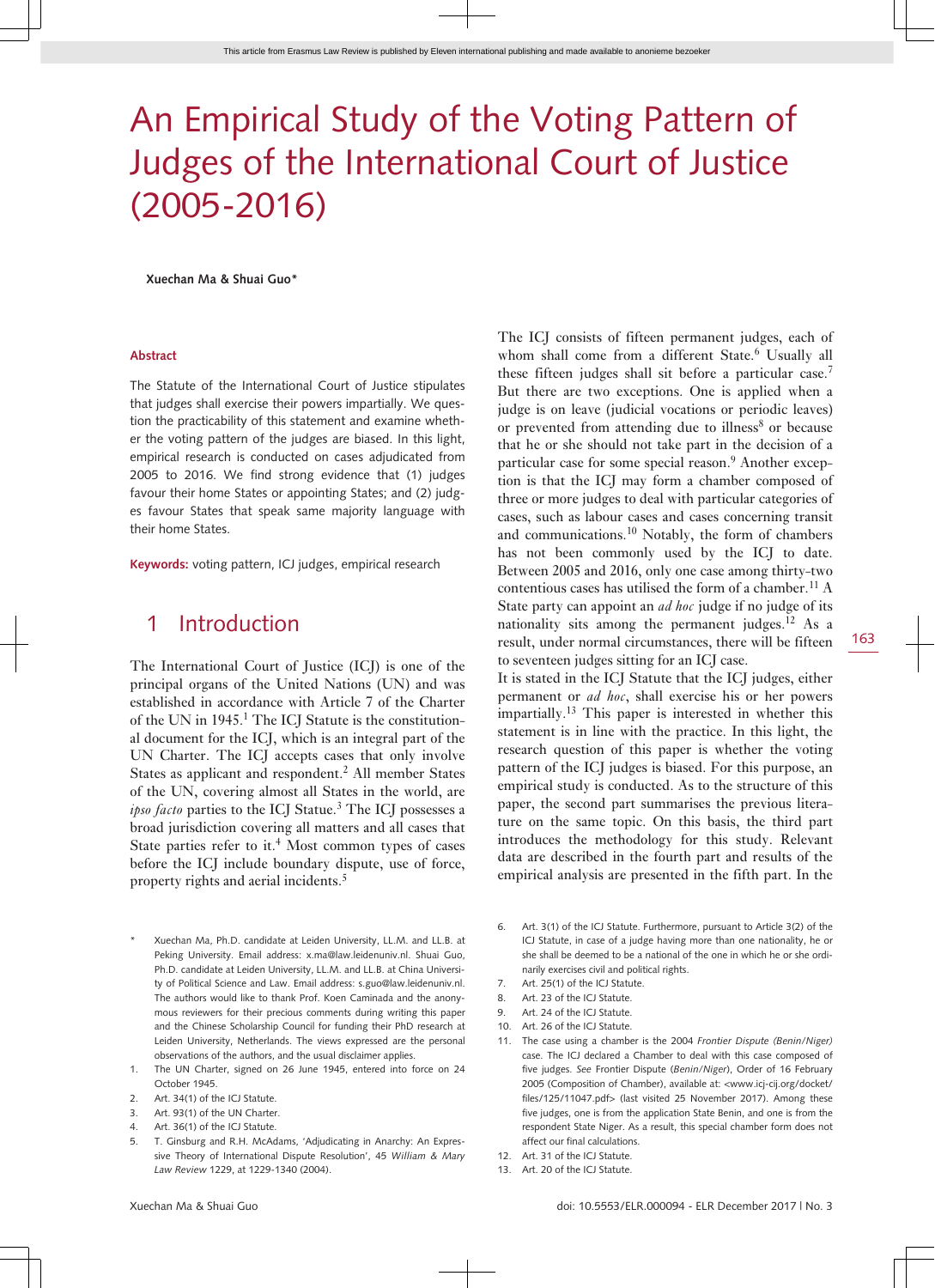sixth part, we discuss some possible explanations for the results that we have observed. Several conclusions are drawn in the final part.

## 2 Literature Review

A considerable amount of literature addresses the voting behaviour of international judges from the perspective of normative analysis. Some literature explores the historical development of the legal regime of national judges, especially *ad hoc* judges. Article 31 of the ICJ Statute sets forth the regime of *ad hoc* judges, as mentioned above. In fact, this provision mirrors Article 31 of the Statute of the Permanent Court of International Justice (PCIJ), which was the predecessor of the  $ICI<sup>14</sup>$  In accordance with the preparatory work regarding the drafting process of Article 31 of the PCIJ Statute, the *ad hoc* judges' regime was established for the purpose of addressing the inequality between parties which might be caused when there was "upon the bench a judge of the nationality of only one of the parties to the case".<sup>15</sup> In this light, Lord Phillimore, a member of the Advisory Committee, stated:

it would be preferable to give a national representative to both parties, not only to protect their interests, but to enable the Court to understand certain questions which require highly specialised knowledge and relate to the differences between the various legal systems.<sup>16</sup>

In a similar vein, several scholars have addressed the raison d'être of the national judges, especially *ad hoc* judges, by underlining the political necessity behind this regime.17 In particular, it is pointed out that:

If during the deliberations it becomes apparent that, despite the best efforts of counsel for the party, the case presented by that party has not been clearly understood, the national judge is best placed to appreciate this, and…can ensure that any rejection of that approach – whether he himself favours such rejection or not – is reasoned in such a way as to reassure the party that its point of view has been understood, and that justice has been done.<sup>18</sup>

- 14. A. Zimmermann *et al*., *The Statute of the International Court of justice: A commentary* (2012), at 533.
- 15. *Ibid*., at 531.
- 16. League of Nations. Advisory Committee of Jurists, Procès-verbaux of the proceedings of the Committee, June 16th-July 24th, 1920, with Annexes, at 528-9, available at: <https://archive.org/details/ [procsverbauxof00leaguoft](https://archive.org/details/procsverbauxof00leaguoft)> (last visited 25 November 2017).
- 17. S. Rosenne, *The International Court of Justice: An Essay in Political and Legal Theory* (1957), at 147; M. Kuijer, 'Voting Behaviour and National Bias in the European Court of Human Rights and the International Court of Justice', 10 *Leiden Journal of International Law* 49, at 51-2, 54-6 (1997); S. Nāgendra, *The Role and Record of the International Court of Justice* (1989), at 193-4.
- 18. Nāgendra, above n. 17, at 193-4.

It is widely accepted that the above described function of the national judges, namely to ensure the full understanding of the case presented by a State party, can increase the confidence of that State party in participating in relevant international dispute settlement procedures.<sup>19</sup>

Furthermore, some literature aims at identifying the factors influencing the impartiality of international judges. *Inter alia*, it is suggested that the ICJ is a "semilegal, semi-judicial, semi-political body which nations sometimes accept and sometimes not".<sup>20</sup> Put differently, the decisions made by the ICJ are not only based on legal considerations but also on political considerations. Besides, influential factors on judicial behaviour are summarised as including legal education and training, views on the function of law, conceptions of institutional propriety and belonging, wider external community expectations, and national or political bias.<sup>21</sup>

In addition to normative analysis, some scholars also conduct empirical researches on this topic. Nevertheless, most empirical researches only focus on the voting behaviour of the national judges, including judges elected or appointed *ad hoc*, in cases where their home or appointing States are involved, namely "the extent to which national judges reach their decisions consistently with the position of their national governments".<sup>22</sup> These researches show that the national judges have voted in favour of his/her own government in more than  $90\%$  of the disputes.<sup>23</sup> As observed by William Samore, "except in the most isolated of instances, it would be unrealistic to expect that a judge of an international tribunal would ever vote against the country of his origin or nationality".24 *In concreto*, some scholars conclude that *ad hoc* judges are more likely to vote in favour of their appointing States than permanent judges.<sup>25</sup>

- 19. Kuijer, above n. 17, at 66-7.
- 20. D.R. Robinson, 'The Role of Politics in the Election and the Work of Judges of the International Court of Justice', 97 *Proceedings of the Annual Meeting (American Society of International Law)* 277, at 277-82 (2003). *Also see* M. Reisman, 'Metamorphoses: Judge Shigeru Oda and the International Court of Justice', 33 *Canadian Yearbook of International Law/Annuaire canadien de droit international* 185, at 185-221 (1996); A. Chayes and A.H. Chayes, *The New Sovereignty: Compliance with International Regulatory Agreements* (1996).
- 21. G.I. Hernández, 'Impartiality and Bias at the International Court of Justice', 1 *Cambridge J. Int'l & Comp. L*. 183, at 183-207 (2012).
- 22. Kuijer, above n. 17, at 50; I.R. Suh, 'Voting Behavior of National Judges in International Courts', 63 *American Journal of International Law* 224, at 224-36 (1969)
- 23. "In almost 94% of the disputes, the national judge voted in favour of his own government…In only four instances did a judge vote against the position of his government." *See* Kuijer, above n. 17, at 63. In accordance with Il Ro Suh's research, about 91% (108 out of 119) of the *ad hoc* judges voted in favour of their governments' positions in the contentious cases or advisory opinions of the PCIJ and the ICJ between 1922 and 1967. *See* Suh, above n. 22, at 228, 230.
- 24. W. Samore, 'National Origins v. Impartial Decisions: A Study of World Court Holdings', 34 *Chicago-Kent Law Review* 193, at 193-221 (1955).
- 25. In accordance with Il Ro Suh's research, about 91% of the *ad hoc* judges voted in favour of their governments' positions while only about 70% of the permanent judges voted for their home States. *See* Suh, above n. 22, at 228, 230. 'It is true that a regular judge should possess a greater sense of responsibility toward his judicial duties than a judge who is specially appointed. For this reason, the case against *ad hoc* judges is stronger'. *See* Samore, above n. 24, at 204.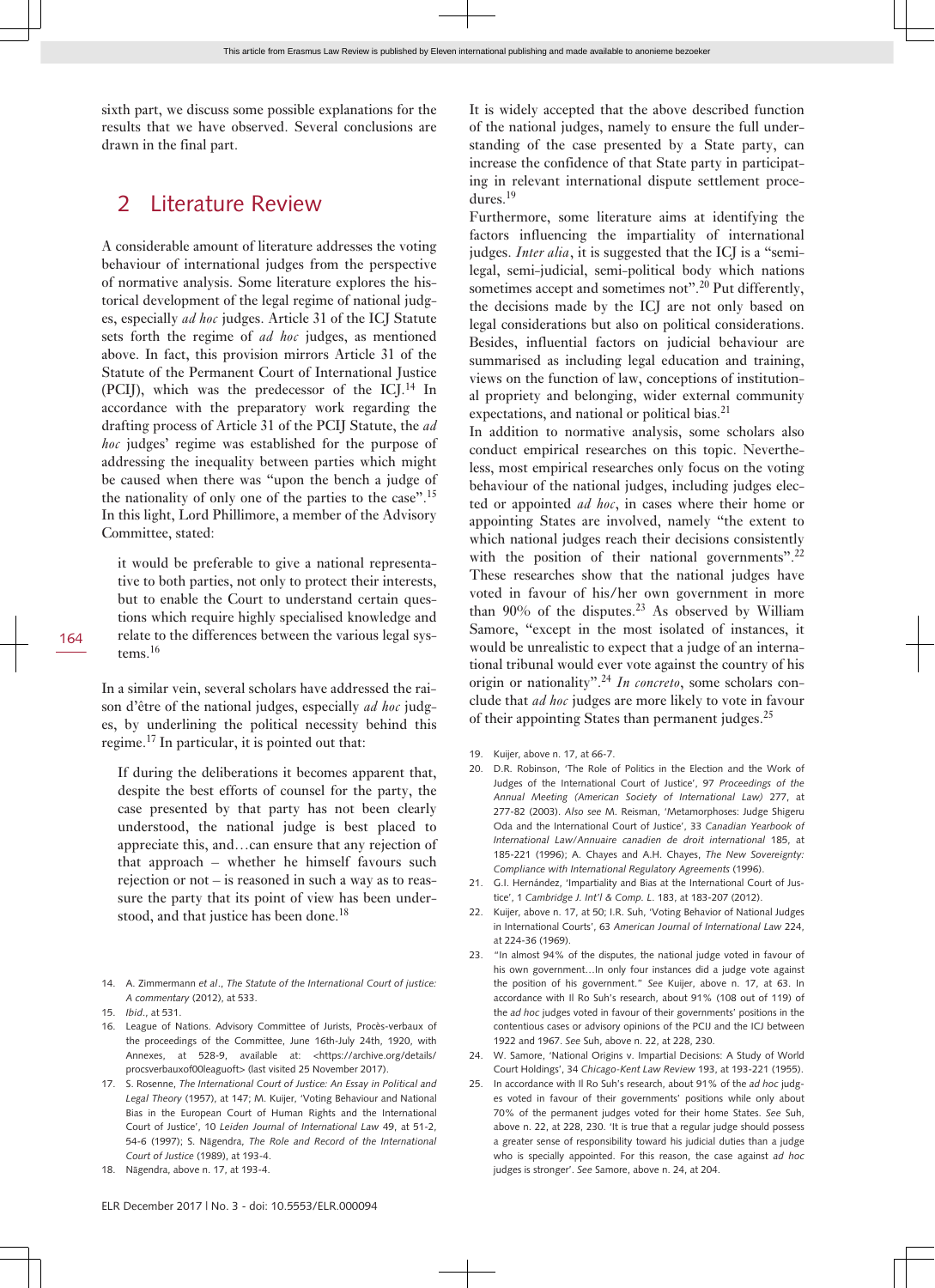One of the most systematic empirical researches on this topic was done by Posner and de Figueiredo who studied the ICJ cases from 1946, the beginning year of the ICJ's operations, to 2004, one year before the publication of their research.<sup>26</sup> Unlike the above referred researches, this research analysed not only the voting behaviour of national judges but also non-national judges. Their research showed that national bias played an important role in influencing the decision-making of the ICJ.<sup>27</sup> Detailed findings of this research included that the ICJ judges voted for their home States or appointing States about 90% of the time. Moreover, when their home States or appointing States were not involved, the ICJ judges were more likely to vote for States that were similar to their home States or appointing States along the dimensions of wealth, culture and political regime.<sup>28</sup>

### 3 Methodology

Inspired by the above referred literature, our research intends to conduct a continued study on the ICJ cases between 2005 and 2016. The research purpose is to examine whether the aforesaid findings based on the data between 1946 and 2004 made by Posner and de Figueiredo are still applicable to the data between 2005 and 2016.

Our null hypothesis is that the voting pattern of the ICJ judges is unbiased. Assuming the null hypothesis is true, decisions made by the ICJ judges are influenced only by relevant legal considerations, such as the proper interpretation or application of an international rule, but not by legally irrelevant considerations, such as whether the applicant or respondent is the judge's home State (in the case of permanent judges) or appointing State (in the case of *ad hoc* judges).<sup>29</sup>

On the premise of the null hypothesis, our first hypothesis can be stated as below: no difference exists in the voting pattern of an ICJ judge no matter whether his or her home State or appointing State is an applicant or respondent to a particular case or not. A judge whose home State or appointing State is a party to the case can be called a 'party judge', and otherwise a 'nonparty judge'.

The second hypothesis is that no difference exists in the voting pattern of an ICJ judge no matter whether the applicant or respondent to a particular case shares the same or similar political, economic or cultural levels with the judge's home State or appointing State. As inspired by the referred literature, we use democracy, wealth and language to respectively illustrate or measure the political, economic or cultural levels of relevant

States.30 We code the variables, including one dependent variable and six explanatory variables, as follows (see Table 1.

#### **3.1 Judge-Vote**

The dependent variable. In accordance with Article 95(1) of the 1978 Rules of Court, the ICJ judgements shall contain the number and names of the judges constituting the majority. $31$  Consequently, these judgements are able to show clearly each judge's vote on each issue.<sup>32</sup> The value of this variable equals to one if the judge rules in favour of the applicant and zero otherwise. Usually judges are asked to decide on more than one substantive issue in one case. Under such circumstances, we code judges as voting in favour of the applicant if they join the majority or concurrence which upholds everything or significant requests that the applicant seek, or if they dissent when the majority opinion does not support the significant requests that the applicant seeks.<sup>33</sup>

#### **3.2 App-Nationality**

An explanatory variable. The value of this variable equals to one if the applicant and judge's home State or appointing State match and zero otherwise. The data on nationality of applicants and judges can be accessed from the ICJ judgements.

#### **3.3 Res-Nationality**

An explanatory variable. The value of this variable equals to one if the respondent and judge's home State or appointing State match and zero otherwise. The data on nationality of respondents and judges can be accessed from the ICJ judgements.

#### **3.4 Democracy**

An explanatory variable. We follow the formula used by Posner and de Figueiredo for the democracy measure<sup>34</sup> as below:

|(judge's State's democracy score – respondent's democracy score)| – |(judge's State's democracy score – applicant's democracy score)|

- 31. Art. 95(1) of the 1978 Rules of Court, adopted on 14 April 1978 and entered into force on 1 July 1978.
- 32. Data of the ICJ judgements, available at: <www.icj-cij.org/en/cases> (last visited 25 November 2017).
- 33. For example, in the 2014 Whaling in the Antarctic (*Australia* v. *Japan: New Zealand intervening*) case, the majority opinion upheld the applicant's claims. However, four judges (Judges Owada (Japan), Abraham (France), Bennouna (Morocco), Yusuf (Somalia)) dissented the majority opinion. Hence, twelve judges joining the majority opinion voted in favour of the applicant while the foresaid four judges voted for the respondent. Likewise, in the 2015 Application of the Convention on the Prevention and Punishment of the Crime of Genocide (*Croatia* v. *Serbia*) case, the majority opinion rejected the applicant's claims. However, two judges (Judge Cançado Trindade (Brazil); Judge ad hoc Vukas (appointed by the applicant)) dissented the majority opinion. Hence, fifteen judges joining the majority opinion voted in favour of the respondent while the foresaid two judges voted for the applicant.
- 34. *Ibid*., at 612.

<sup>26.</sup> E.A. Posner and M.F.P. de Figueiredo, 'Is the International Court of Justice Biased?', 34 *The Journal of Legal Studies* 599, at 599-630 (2005).

<sup>27.</sup> *Ibid*., at 624.

<sup>28.</sup> *Ibid*. Posner and de Figueiredo also examined other variables but they did not find significant results. These variables include region, NATO, cold war, jurisdiction, type of cases, judge country, applicant and respondent countries.

<sup>29.</sup> *Ibid*., at 600-1.

<sup>30.</sup> *Ibid*., at 607-10.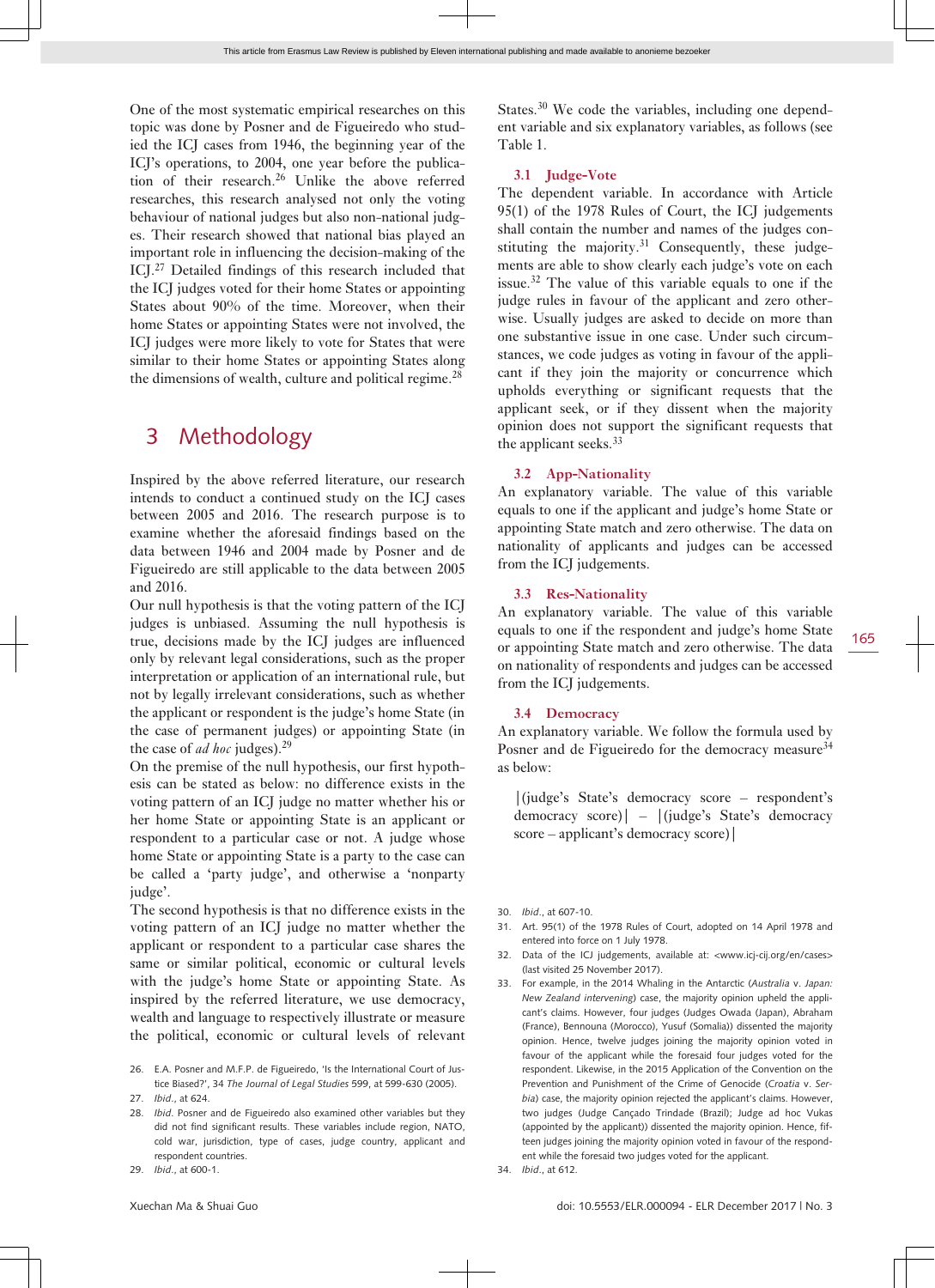| Variable Coding and Data Sources | Table 1 |  |  |  |  |
|----------------------------------|---------|--|--|--|--|
|----------------------------------|---------|--|--|--|--|

| Variables        | <b>Coding &amp; Sources</b>                                                                                                                                                                         |
|------------------|-----------------------------------------------------------------------------------------------------------------------------------------------------------------------------------------------------|
| Judge-vote       | The dependent variable; equal to one if the judge rules in favour of the applicant and zero<br>otherwise; source from the ICJ website                                                               |
| App-nationality  | Equal to one if the applicant's country and judge's country match and zero otherwise;<br>source from the ICJ website                                                                                |
| Res-nationality  | Equal to one if the respondent's country and judge's country match and zero otherwise;<br>source from the ICJ website                                                                               |
| <b>Democracy</b> | l(judge's country's democracy score - respondent's democracy score)  - l(judge's country's<br>democracy score – applicant's democracy score), source from <b>Polity IV</b>                          |
| Wealth           | l(judge's country's logged per capita GDP – respondent's logged per capita GDP )l – l<br>(judge's country's logged per capita GDP – applicant's logged per capita GDP)  ; source<br>from <b>IMF</b> |
| App-language     | Equal to one if applicant and judge's country have same majority language and zero other-<br>wise; source from www.macalester.edu                                                                   |
| Res-language     | Equal to one if respondent and judge's country have same majority language and zero oth-<br>erwise; source is www.macalester.edu                                                                    |

*Note*: Similar methodology of coding variables can be seen in Table A1 of Posner and de Figueiredo's paper (above n. 26, at 627).

We obtain the data on democracy score for each State from the database of Polity IV<sup>35</sup> which ranges from  $-10$ (authoritarian) to 10 (democracy).<sup>36</sup> The democracy score for each country corresponds to the Polity IV

score for the year when the judgement was made.<sup>37</sup> In accordance with this formula, if the value of the democracy measure is bigger than zero (positive value), it means that the judge's State has a closer democracy score to the applicant. When the value is smaller than zero (negative value), then the judge's State has a closer democracy score to the respondent. Otherwise (zero value) the democracy score of the judge's State is neither closer to the applicant nor the respondent.

#### **3.5 Wealth**

An explanatory variable. Like the democracy measure, we also use a single variable for the wealth measure and adopt the formula used by Posner and de Figueiredo<sup>38</sup> as follows:

- 35. We use the Polity IV Annual Time-Series (1800-2016) database developed by the Center for Systemic Peace as the reference for coding of democracy, available at: [<www. systemicpeace. org/ inscrdata. html](http://www.systemicpeace.org/inscrdata.html)> (last visited 25 November 2011). The latest version was published on 25 July 2017. An earlier version was published in 2014, from 1946-2013. *See* Polity IV Individual Country Regime Trends, 1946-2013, available at: <[www. systemicpeace. org/ polity/ polity4. htm](http://www.systemicpeace.org/polity/polity4.htm)> (last visited 25 November 2017).
- 36. It is noted that in Posner and de Figueiredo's paper, though it also used the data from Polity IV, the democracy score range that it gave was from 0 (authoritarian) to 10 (democracy). This is because the indicator we use in this research is POLITY, other than DEMOC used by Poser and de Figueiredo. The reason for using the indicator POLITY is that 'the POLITY score was added to the POLITY IV data series in recognition of its common usage by users in quantitative research and in the overriding interest of miantaining uniformity among users in this application'. In this sense, the POLITY score is a better way of conducting empirical research. *See* M. Marshall, T.R. Gurr & K. Jaggers, 'Polity IV Project: Dataset Users' Manual', available at: [<www. systemicpeace. org/](http://www.systemicpeace.org/inscr/p4manualv2016.pdf) inscr/p4manualv2016.pdf> (last visited 25 November 2011).
- 37. In the 2007 *Bosnia and Herzegovina* v. *Serbia and Montenegro* case, the score for Bosnia and Herzegovina is represented by Bosnia of 5. As indicated by the 2017 database, Bosnia experienced interruption in the year of this ICJ judgement. Thus, its democracy score for the year 2007 was -66, which represented 'a period of interruption'. Due to mathematic calculation consideration, we use the 2013 database in which Bosnia got the score of 5, available at: <www.systemicpeace.org/polity/ [bos2. htm](http://www.systemicpeace.org/polity/bos2.htm)> (last visited 25 November 2011). Likewise, the democracy score for Serbia and Montenegro is based on the score for Serbia and Montenegro from 2003-2006, which stands at 6, excluding the impact of 2006 referendum. In a similar vein, Somalia was experiencing interregnum periods in 2009-2011 and thus its democracy score for this period was -77, which represented 'periods of interregnum during which there is a complete collapse of central political authority'. Due to calculation reasons, the score for Somalia in the 2009-2011 was -7 as indicated in the 2013 database, available at: <[www. systemicpeace. org/](http://www.systemicpeace.org/polity/som2.htm) polity/som2.htm> (last visited 25 November 2017). In addition, the score for the former Yugoslav Republic of Macedonia is represented by the score for Macedonia, which remains at 9 during the research period. *See* Marshall *et al*., above n. 36.
- 38. Posner and de Figueiredo, above n. 26, at 612.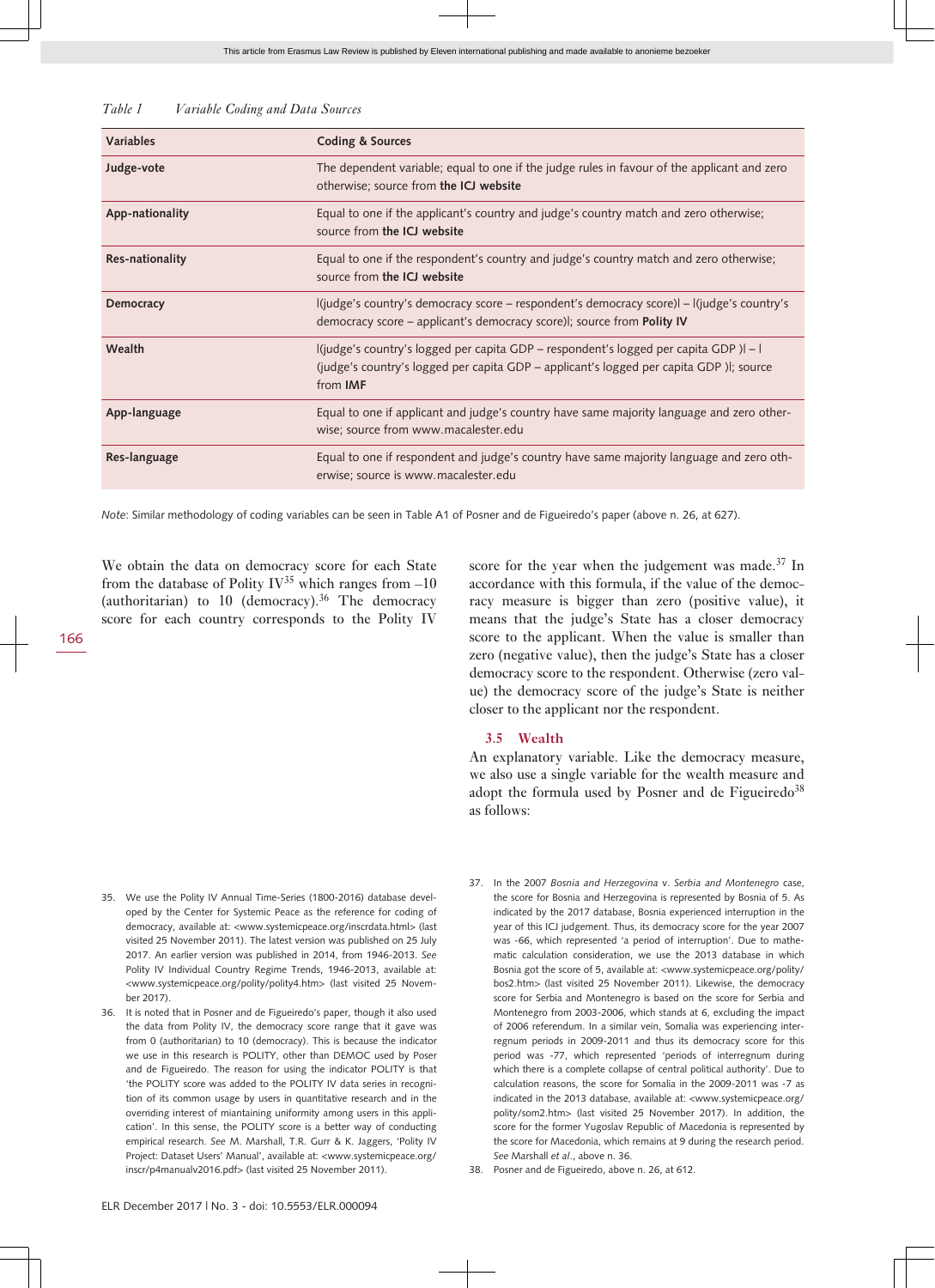|(judge's State's logged per capita GDP – respondent's logged per capita GDP )| – |(judge's State's logged per capita GDP – applicant's logged per capita GDP )|

We obtain the data on GDP based on PPP per capita for each State for the year when the judgement was made from the database of the International Monetary Fund (IMF).<sup>39</sup> Pursuant to this formula, if the value of the wealth measure is bigger than zero (positive value), it means that the judge's State has a closer wealth level to the applicant. When the value is smaller than zero (negative value), then the judge's State has a closer wealth level to the respondent. Otherwise (zero value) the wealth level of the judge's State is neither closer to the applicant nor the respondent.<sup>40</sup>

#### **3.6 App-Language**

An explanatory variable. The value of this variable equals to one if the applicant and judge's home State or appointing State have the same majority language and zero otherwise. We obtain the data on the majority language for each State from the database of Macalester.edu.<sup>41</sup>

#### **3.7 Res-Language**

An explanatory variable. The value of this variable equals to one if the respondent and judge's home State or appointing State have the same majority language and zero otherwise.<sup>42</sup>

We mainly adopt two methods in this study. One is the difference tool. Assuming the first hypothesis is true, the ratios of party judges and nonparty judges voting in favour of applicants (or respondents) shall be close. Hence, we use the difference between the aforesaid ratios to examine whether a judge is voting in a biased way under the influence of the variable nationality. Normally, in a case, only two of the judges are party judges and the rest (normally thirteen to fifteen judges) are nonparty judges. If both party judges are biased, we expect that their votes can cancel each other out and thus their bias will not have an important impact on the final outcome. Therefore, it is also of vital importance to examine whether nonparty judges are biased.

With respect to the second hypothesis, we divide the nonparty judges into two subgroups: nonparty judges whose home States or appointing States share the same

- 39. Data on GDP based on PPP per capita from IMF, available at: <[www.](http://www.imf.org/external/datamapper/PPPPC@WEO/OEMDC/ADVEC/WEOWORLD) [imf. org/ external/ datamapper/ PPPPC@WEO/ OEMDC/ ADVEC/](http://www.imf.org/external/datamapper/PPPPC@WEO/OEMDC/ADVEC/WEOWORLD) [WEOWORLD](http://www.imf.org/external/datamapper/PPPPC@WEO/OEMDC/ADVEC/WEOWORLD)> (last visited 25 November 2017).
- 40. Somalia data are missing, thus it is coded as zero as Posner and de Figueiredo did in their research. Also, the data for Serbia and Montenegro are calculated by ½ (Serbia + Montenegro).
- 41. Data on majority language for each State, available at: <[https:// www.](https://www.macalester.edu/research/economics/PAGE/HAVEMAN/Trade.Resources/Data/Gravity/language.txt) macalester.edu/research/economics/PAGE/HAVEMAN/Trade. Resources/Data/Gravity/language.txt> (last visited 25 November 2017).
- 42. There are several states that are not listed in the MACALESTER coding system. Thus, the authors check the main language and code each state. These States are as follows: (1) Bosnia and Herzegovina, Serbo-Croatian; (2) Serbia and Montenegro, Serbo-Croatian; (3) Ukraine, Ukrainian; (4) Croatia, Serbo-Croatian.

or similar political, economic or cultural levels with applicants (or respondents), and other nonparty judges. Assuming the second hypothesis is true, the ratios of these two subgroups of nonparty judges voting in favour of applicants (or respondents) shall be close. The differences between the aforesaid ratios can be used to examine whether a nonparty judge is voting in a biased way under the influence of the variables democracy, wealth or language.

The other method is the regression tool. We use a similar regression equation as Posner and de Figueiredo's. $43$ Our regression equation is as below:

Judge-Vote =  $a + b * [App-Nationality] + c * [Res-$ Nationality]  $+ d * [Democrac{v}]+ e * [Wealth]$ + f \* [App-Language] + g \* [Res-Language]

We conduct several regressions on the basis of the above referred regression equation. The data that we use for regressions include votes by all judges, either party or nonparty. At the outset, we run a series of single-variable regressions with the data of the dependent variable and each of the explanatory variables in the order of app-nationality and res-nationality, democracy, app-language and res-language, and wealth. Furthermore, we run a series of double-variable regressions. The variable nationality (*i.e.* app-nationality and res-nationality) is involved in all these double-variable regressions, while the other variable rotates in the order of democracy, app-language and res-language, and wealth. In the end, we run a multiple-variable regression involving all the aforesaid explanatory variables.

### 4 Description of Data

The ICJ has adjudicated thirty-two cases in total between 2005 and 2016.<sup>44</sup> However, only in eighteen

- 43. Posner and de Figueiredo, above n. 26, at 611.
- 44. Data of the ICJ judgements, available at: <www.icj-cij.org/en/cases> (last visited 25 November 2017).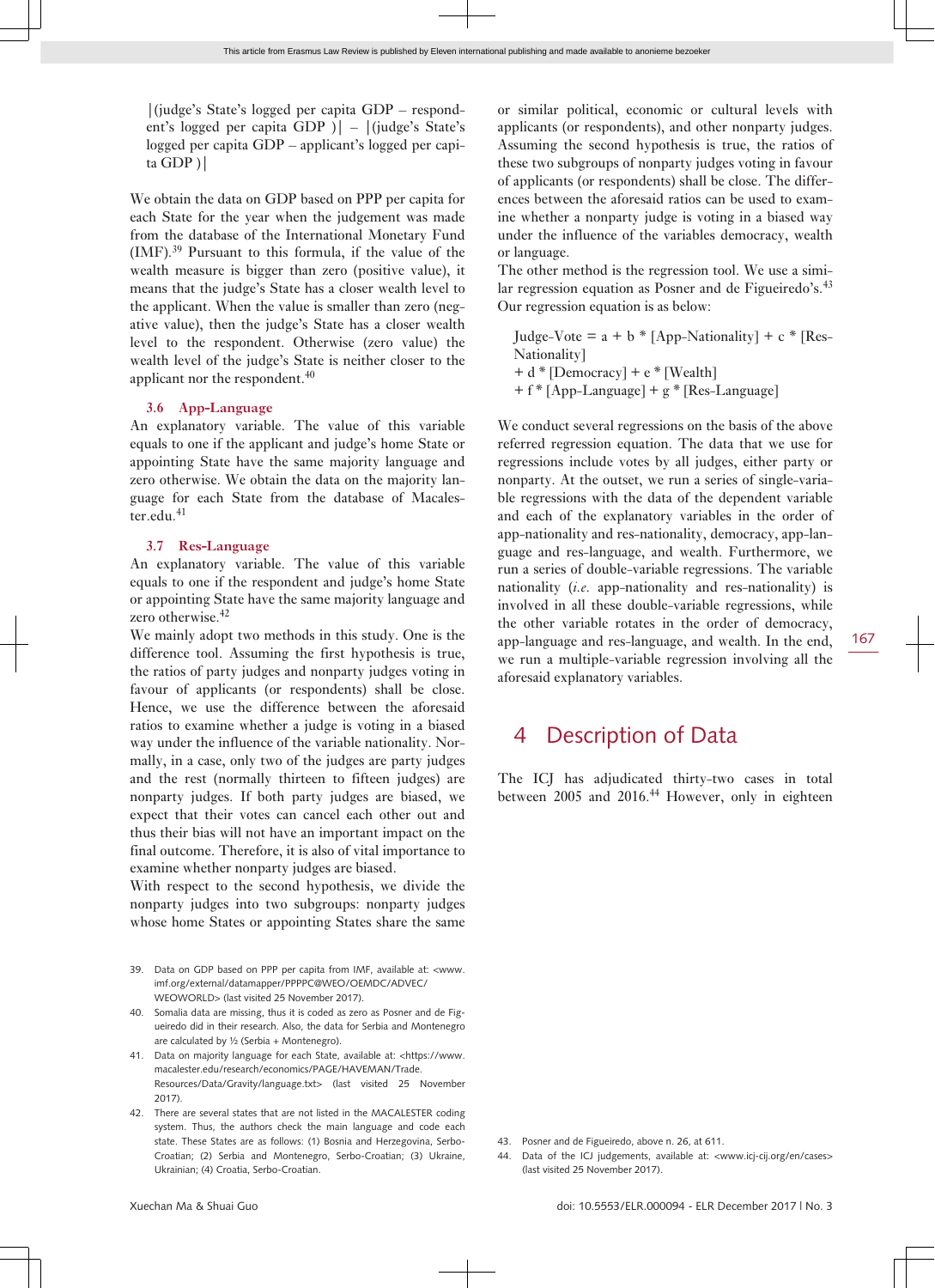cases the ICJ judges had voted on substantive issues.<sup>45</sup> Thus, we select these eighteen cases as our study subject for the purpose of researching the voting pattern of ICJ judges.

#### **4.1 Party Judges**

As mentioned above, 'party judges' are those who are either nationals of (in the case of permanent judges) or appointed by (in the case of *ad hoc* judges) applicants or respondents. In eighteen cases, all applicants and respondents have their party judges except in the 2009 *Dispute regarding Navigational and Related Rights (Costa Rica* v. *Nicaragua)* case, the applicant, Costa Rica, did not have its party judge.46 As a result, there are thirtyfive party judges in total, with seventeen of them nationals of or appointed by applicants and eighteen nationals of or appointed by respondents. *In concreto*, only two of the thirty-five party judges are permanent judges of the ICJ, $47$  while the remaining thirty-three party judges are *ad hoc* judges. In this sense, in terms of party judges, this research has more explanatory power on the voting pattern of *ad hoc* judges rather than permanent party judges. Our data on the voting pattern of party and nonparty judges are provided in Table 2.

As shown in Table 2, nonparty judges vote for applicants or respondents about 50% of the time. By contrast, party judges vote for applicants that appoint them about 88% of the time. Hence, the probability of a judge voting in favour of the applicant increases by 37 percentage points when the applicant State appoints the

- 45. The list of these 18 cases is as follows: the 2005 Frontier Dispute (Benin/Niger) case; the 2007 Application of the Convention on the Prevention and Punishment of the Crime of Genocide (*Bosnia and Herzegovina* v. *Serbia and Montenegro*) case; the 2007 Territorial and Maritime Dispute between Nicaragua and Honduras in the Caribbean Sea (*Nicaragua* v. *Honduras*) case; the 2008 Sovereignty over Pedra Branca/ Pulau Batu Puteh, Middle Rocks and South Ledge (Malaysia/Singapore) case; the 2008 Certain Questions of Mutual Assistance in Criminal Matters (*Djibouti* v. *France*) case; the 2009 Maritime Delimitation in the Black Sea (*Romania* v. *Ukraine*) case; the 2009 Dispute regarding Navigational and Related Rights (*Costa Rica* v. *Nicaragua*) case; the 2010 Pulp Mills on the River Uruguay (*Argentina* v. *Uruguay*) case; the 2010 Ahmadou Sadio Diallo (*Republic of Guinea* v. *Democratic Republic of the Congo*) case; the 2011 Application of the Interim Accord of 13 September 1995 (the former *Yugoslav Republic of Macedonia* v. *Greece*) case; the 2012 Jurisdictional Immunities of the State (*Germany* v. *Italy: Greece intervening*) case; the 2012 Questions relating to the Obligation to Prosecute or Extradite (*Belgium* v. *Senegal*) case; the 2012 Territorial and Maritime Dispute (*Nicaragua* v. *Colombia*) case; the 2013 Frontier Dispute (*Burkina Faso/Niger*) case; the 2014 Maritime Dispute (*Peru* v. *Chile*) case; the 2014 Whaling in the Antarctic (*Australia* v. *Japan: New Zealand intervening*) case; the 2015 Application of the Convention on the Prevention and Punishment of the Crime of Genocide (*Croatia* v. *Serbia*) case; and the 2015 Construction of a Road in Costa Rica along the San Juan River (*Nicaragua* v. *Costa Rica*) case.
- 46. At the beginning of the proceedings, Costa Rica chose Mr. Antônio Cançado Trindade (Brazilian) as its *ad hoc* judge. But Mr. Cançado Trindade was subsequently elected as a permanent judge of the ICJ. Costa Rica informed the ICJ that it had decided not to choose a new *ad hoc* judge. *See* the Dispute regarding Navigational and Related Rights (*Costa Rica* v. *Nicaragua*) case, Judgement of 13 July 2009, 10, para. 4.
- 47. These two permanent judges are: the German judge, Judge Bruno Simma, in the 2012 *Jurisdictional Immunities of the State (Germany* v. *Italy: Greece intervening)* case; and the Japanese judge, Judge Hisashi Owada, in the 2014 *Whaling in the Antarctic (Australia* v. *Japan: New Zealand intervening)* case.

judge. Likewise, the probability of a judge voting in favour of the respondent increases by 40 percentage points when the respondent State appoints the judge. As a result, there is substantial evidence that party judges of the ICJ vote in favour of their home States or appointing States.

Notably, among the thirty-five party judges, two permanent judges, namely two out of two (100%), vote for parties that are their home States. A majority of *ad hoc* judges, namely twenty-nine out of thirty-three (88%), vote in favour of their appointing States. There are only four exceptions: Firstly, in the 2008 *Certain Questions of Mutual Assistance in Criminal Matters (Djibouti* v. *France)* case, all sixteen judges, including the *ad hoc* judge appointed by France, Judge Gilbert Guillaume, unanimously voted in favour of the applicant's key claim, finding that "the French Republic…failed to comply with its international obligation under Article 17 of the Convention on Mutual Assistance in Criminal Matters between the two Parties".<sup>48</sup> Secondly, in the 2009 *Maritime Delimitation in the Black Sea (Romania* v. *Ukraine)* case, all fifteen judges, including the *ad hoc* judge appointed by Ukraine, namely Judge Jean-Pierre Cot, unanimously voted in favour of the applicant's key claim on drawing a single maritime boundary.<sup>49</sup> Thirdly, in the 2012 *Territorial and Maritime Dispute (Nicaragua* v. *Colombia)* case, all fifteen judges, including the *ad hoc* judge appointed by Nicaragua, namely Judge Mohammed Bedjaoui, unanimously rejected the applicant's key claims.50 Fourthly, in the 2013 *Frontier Dispute (Burkina Faso/Niger)* case, all seventeen judges, including the *ad hoc* judge appointed by Burkina Faso,

- 48. Certain Questions of Mutual Assistance in Criminal Matters (*Djibouti* v. *France*), Judgement of 4 June 2008, para. 205(2)(a).
- 49. Maritime Delimitation in the Black Sea (*Romania* v. *Ukraine*), Judgement of 3 February 2009, para. 219.
- 50. Territorial and Maritime Dispute (*Nicaragua* v. *Colombia*), Judgement of 19 November 2012, para. 251(3)(4).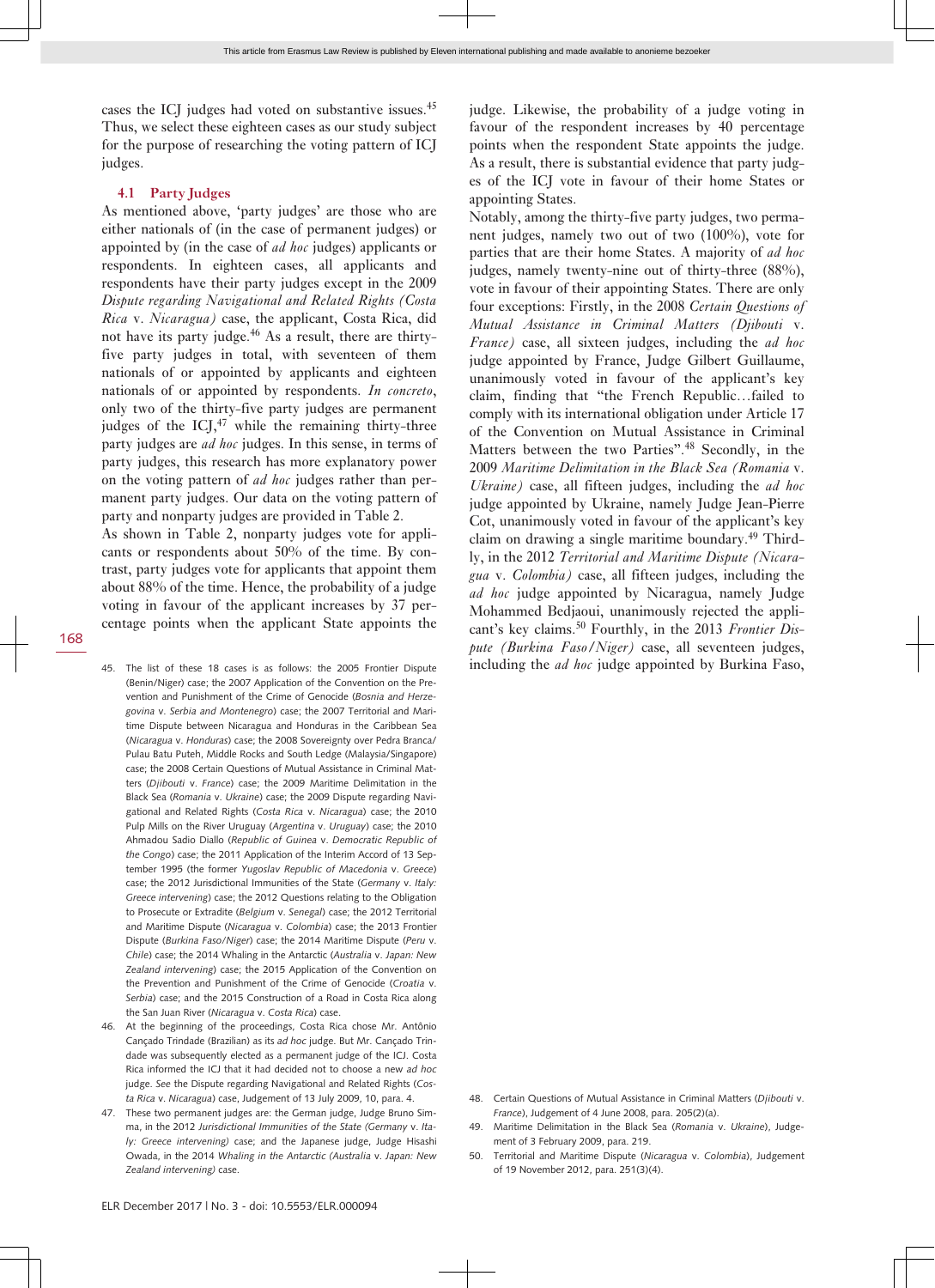| Table 2 |  |  | Votes of party and nonparty judges |  |
|---------|--|--|------------------------------------|--|
|         |  |  |                                    |  |

|                                | In Favour of Applicant |               | In Favour of Respondent |               |  |
|--------------------------------|------------------------|---------------|-------------------------|---------------|--|
| Judges (N=270)                 | Ratio                  | $\frac{9}{6}$ | Ratio                   | $\frac{0}{0}$ |  |
| Party Judges                   | 15/17                  | 88            | 16/18                   | 89            |  |
| Nonparty Judges                | 119/235                | 51            | 116/235                 | 49            |  |
| Difference (percentage points) |                        | 37            |                         | 40            |  |

*Source*: the ICJ judgements and the authors' own calculations.

namely Judge Yves Daudet, unanimously rejected the applicant's key claims.<sup>51</sup>

#### **4.2 Nonparty Judges**

We intend to study whether the voting pattern of nonparty judges is biased. For this purpose, we examine the difference of the voting behaviour between two subgroups of nonparty judges: nonparty judges whose home States or appointing States share the same or similar political, economic or cultural levels with applicants (or respondents), and other nonparty judges. On the basis of the null hypothesis, we hypothesise that the voting pattern of nonparty judges would not differ regardless of whether their States have same majority language as, or share closer political level or economic level to the applicant (respondent) or not. The raw data of the variable language (app-language and res-language) are binary and thus can be presented in the form of a descriptive table. By contrast, the raw data of the variables democracy and wealth are a series of discrete values and thus will be presented in a different form.

Table 3 reports results for the voting pattern of nonparty judges whose States speak the same majority languages as applicants (respondents) and other judges. Judges whose States have different majority languages from applicants (respondents) vote in favour of applicants (respondents) about 50% of the time. When judges' States speak the same majority languages as respondents, the probability of these judges voting in favour of

51. Frontier Dispute (*Burkina Faso/Niger*), Judgement of 16 April 2013, para. 114.

respondents increases by 32 percentage points. However, the change is different when it comes to the situation when judges' States speak same majority languages as applicants. As indicated by Table 3, there are sixteen judges whose States speak same majority languages as applicants, and only seven out of these sixteen judges vote for applicants. Under this circumstance, the probability of judges voting for applicants decreased by 9 percentage points. In order to figure out the explanation for this result, we have checked the voting details of the remaining nine votes, and found that six of them actually happened when States of judges, applicants and respondents all speak the same majority languages.<sup>52</sup> Apparently in accordance with the collected data at present, most judges favour respondents when such circumstance occurs. But it cannot be interpreted to undermine the conclusion that judges of the ICJ vote in favour of party States that speak the same majority languages as their States.

Figure 1 shows the relationship between democracy alignment and the probability of a judge favouring the applicant. The y-axis shows the probability of a judge voting in favour of an applicant. The x-axis shows the extent of the match between the democracy score of the judge's State with the applicant: the bigger the number, the closer the extent of the match. The observations are divided evenly among each value (0-5) on the x-axis (about 39 per value).<sup>53</sup> Figure 1 is in line with the predicted relationship described in our null hypothesis. A judge is not more likely to vote for an applicant when the judge's State has a closer democracy score to that applicant.

Likewise, Figure 2 shows the relationship between wealth alignment and the likelihood of a judge voting in favour of the applicant. The y-axis shows the probability of a judge voting in favour of an applicant. The x-axis shows the extent of the match between the wealth level of the judge's State with the applicant: the bigger the

<sup>52.</sup> This is the difference between the variable language and the variable nationality. The State of a judge cannot be the same State as the applicant and the respondent at the same time. But the State of a judge, the applicant and the respondent can speak the same majority language.

<sup>53.</sup> For this purpose, we first sort the entries of the variable democracy\_measure from the smallest to the largest. Then we code the first group of thirty-nine entries as value 0, the second, third, fourth and fifth group of thirty-nine entries as values 1, 2, 3 and 4, and in the end the sixth or last group of forty entries as value 5.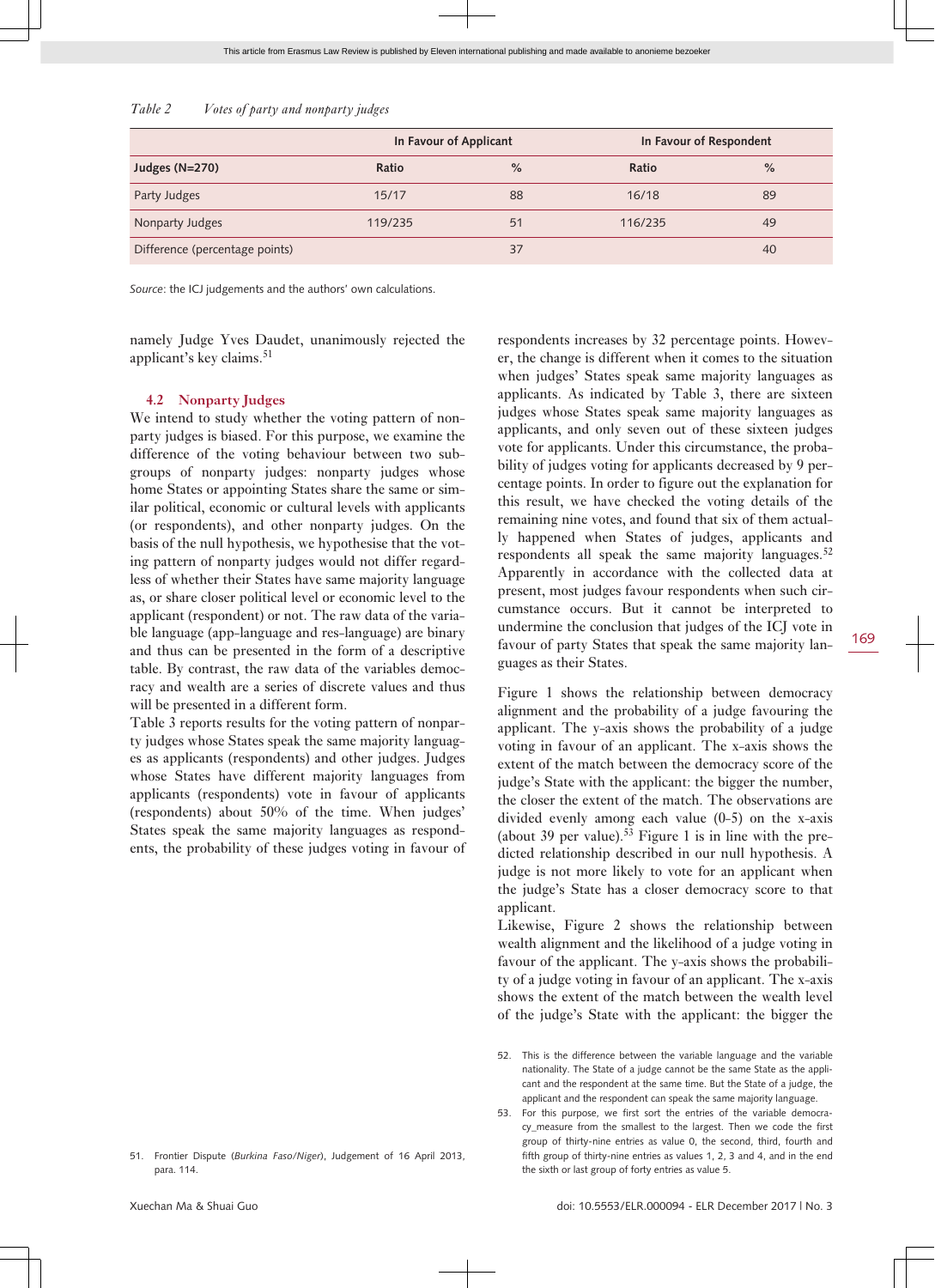*Table 3 Votes of judges whose states speak same majority languages as applicants (respondents) and other judges*

|                                                                                     | In Favour of Applicant |               | In Favour of Respondent |               |  |
|-------------------------------------------------------------------------------------|------------------------|---------------|-------------------------|---------------|--|
| Judges (N=235)                                                                      | Ratio                  | $\frac{9}{6}$ | Ratio                   | $\frac{9}{6}$ |  |
| Judges whose States speak same<br>majority languages as applicants<br>(respondents) | 7/16                   | 44            | 11/14                   | 79            |  |
| Other Judges                                                                        | 109/205                | 53            | 96/205                  | 47            |  |
| Difference (percentage points)                                                      |                        | $-9$          |                         | 32            |  |

*Source*: the ICJ judgements, the database of Macalester.edu and the authors' own calculations.

*Figure 1 Relationship between Judge's Votes and Matching Democracy Level*



number, the closer the extent of the match. The observations are divided evenly among each value (0-5) on the x-axis (about 39 per value).<sup>54</sup> Figure 2 endorses the predicted relationship described in our null hypothesis. A judge is not more likely to vote for an applicant when the judge's State has a closer wealth level to that applicant.

### 5 Results

In this section, the result of several regressions will be presented. As indicated by Posner and de Figueiredo, the main obstacle for the regression is multicollinearity: the variables, namely democracy, language and wealth, are to some extent related.55 To address this problem, we also run several regressions with different groups of independent variables. Table 4 contains the results of

For this purpose, we first sort the entries of the variable wealth\_measure from the smallest to the largest. Then we code the first group of thirty-nine entries as value 0, the second, third, fourth and fifth group of thirty-nine entries as values 1, 2, 3 and 4, and in the end the sixth or last group of forty entries as value 5.

55. Posner and de Figueiredo, above n. 26, at 618.

these regressions, describing each variable's standardised coefficients, with P-values in parentheses.<sup>56</sup>

As can be seen from the regression results, the first row, namely app-nationality variable, is highly significant in all different regressions, and its coefficients are consistent with the above observation that a judge who is the national of or appointed by the applicant is more likely to vote for the applicant. By contrast, the second variable, *i.e*. res-nationality, is significant in all regressions except when the variable language (including variables app-language and res-language) are involved (regressions  $(5)$  and  $(8)$  in Table 4).

In terms of the variable democracy, it has significance when considered alone (regression (2) in Table 4). However, when this variable is combined with the nationality variable (including variables app-nationality and resnationality), the democracy variable loses its significance. And when the multiple-variable regression is

<sup>56.</sup> There are eight regression results of (1) nationality; (2) democracy; (3) nationality and democracy; (4) language; (5) nationality and language; (6) wealth; (7) nationality and wealth; and (8) nationality, democracy, language and wealth. Among them, (1), (3), (4) and (5) are calculated on each variable independently, with the purpose of finding each variable's coefficient and significance; (2), (4) and (6) are calculated with the nationality variable since nationality is the most significant variable according to the previous research and is the basis of democracy, language and wealth as well; and (8) is the final overall result.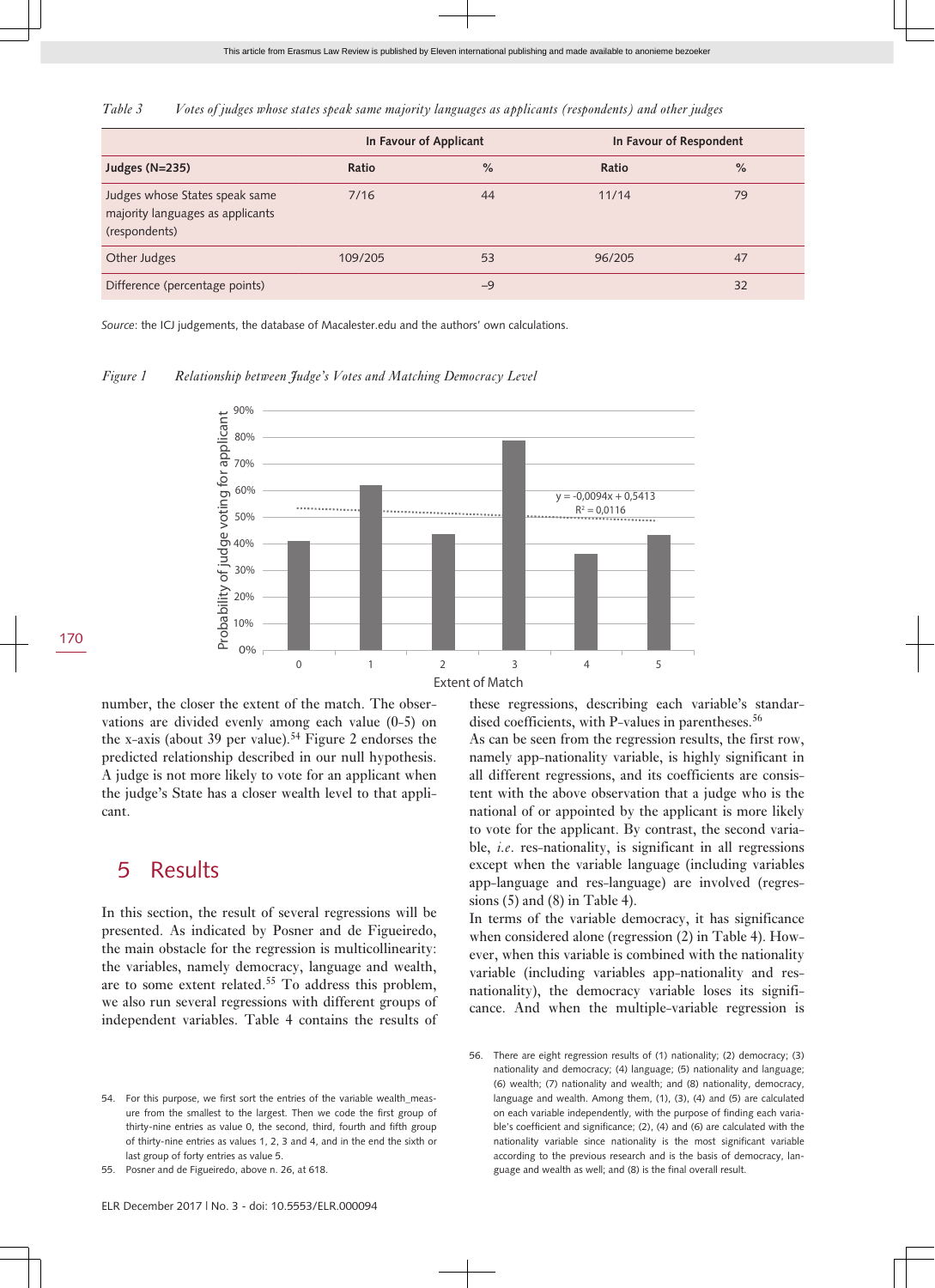



*Table 4 Regression Results of Nationality, Democracy, Language and Wealth*

|                 | (1)                    | (2)                 | (3)                    | (4)                    | (5)                   | (6)              | (7)                    | (8)                   |
|-----------------|------------------------|---------------------|------------------------|------------------------|-----------------------|------------------|------------------------|-----------------------|
| App-nationality | $0.376***$<br>(0.002)  |                     | $0.363***$<br>(0.004)  |                        | $0.484***$<br>(0.002) |                  | $0.377***$<br>(0.002)  | $0.468***$<br>(0.005) |
| Res-nationality | $-0.395***$<br>(0.001) |                     | $-0.384***$<br>(0.002) |                        | $-0.185$<br>(0.253)   |                  | $-0.396***$<br>(0.001) | $-0.175$<br>(0.298)   |
| Democracy       |                        | $0.167*$<br>(0.087) | 0.006<br>(0.569)       |                        |                       |                  |                        | $-0.004$<br>(0.694)   |
| App-language    |                        |                     |                        | $0.231**$<br>(0.026)   | 0.017<br>(0.889)      |                  |                        | 0.019<br>(0.874)      |
| Res-language    |                        |                     |                        | $-0.346***$<br>(0.001) | $-0.233*$<br>(0.064)  |                  |                        | $-0.232*$<br>(0.069)  |
| Wealth          |                        |                     |                        |                        |                       | 0.101<br>(0.152) | $-0.001$<br>(0.991)    | 0.010<br>(0.892)      |
| Adjusted R2     | 0.070                  | 0.007               | 0.067                  | 0.032                  | 0.077                 | 0.004            | 0.067                  | 0.070                 |

*Notes*: N=270. Standardised regression coefficients are reported. P-values are in parentheses. The dependent variable is judge-vote, which equals to one if the judge rules in favour of the applicant and zero otherwise.

\* Significant at the 10% level; \*\* Significant at the 5% level; \*\*\* Significant at the 1% level.

*Source*: the ICJ judgements, the databases of Polity IV, Macalester.edu & IMF, and the authors' own calculations.

conducted, the democracy variable lacks any significance (regression (8) in Table 4).

Similarly, with respect to the variable language (including variables app-language and res-language), it also has significance when considered alone (regression (4) in Table 4), but when this variable is combined with the variable nationality, the variable app-language loses its significance and the significance of the variable res-language is weakened (regression (5) in Table 4). A similar situation also exists in the multiple-variable regression (regression (8) in Table 4).

As to the variable wealth, no significance is shown in all regressions, no matter calculated alone in regression (6),

or taken into account other variables in regressions (7) and (8).

### 6 Discussion

On the basis of the above results, we feel confident to conclude that the variable nationality does play a role in ICJ judges' decision-makings. This finding regarding cases between 2005 and 2016 is in line with Posner and de Figueiredo's finding for cases between 1946 and 2004. In their paper, both the variables app-nationality and res-nationality are significant across all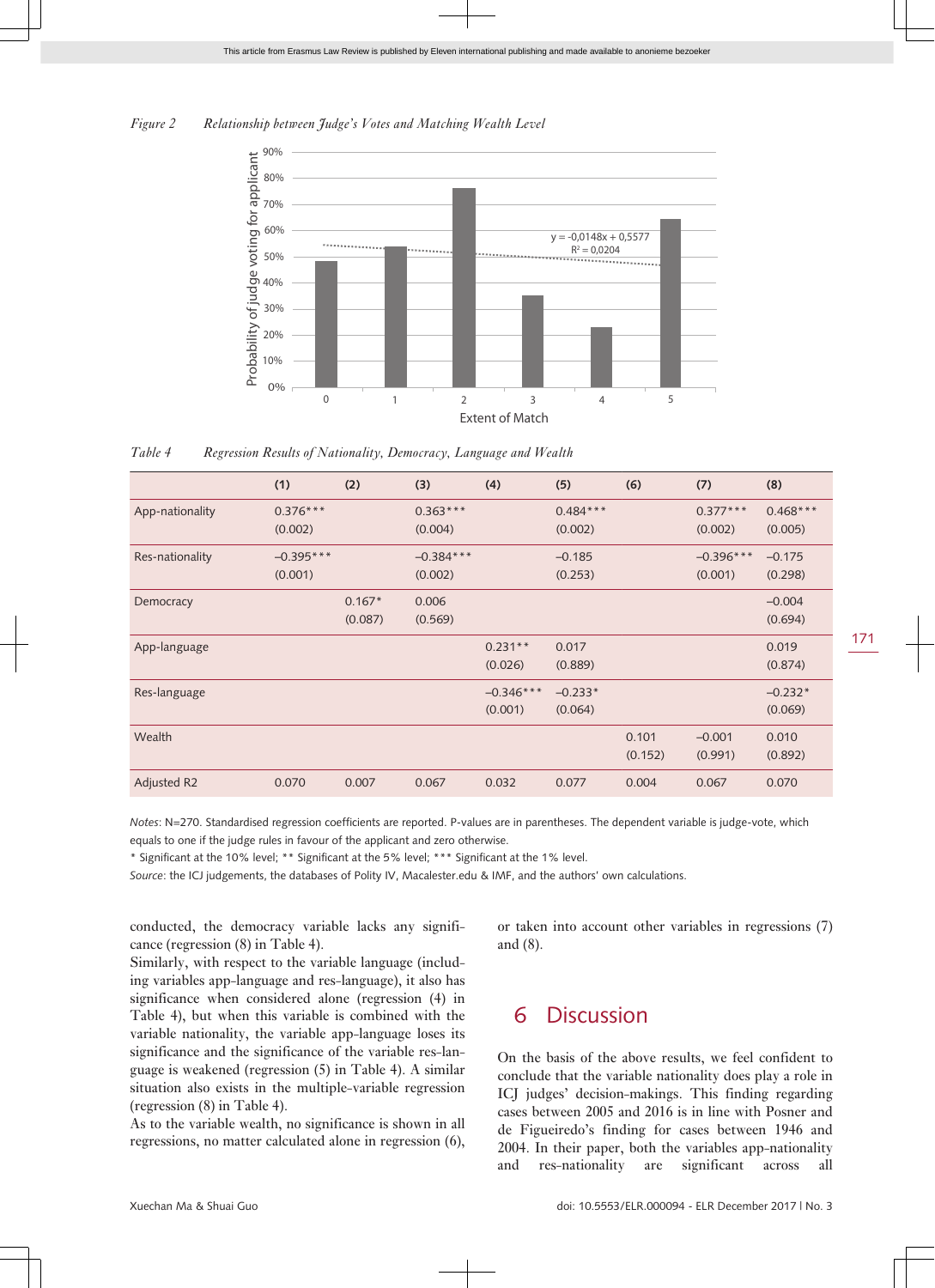regressions.<sup>57</sup> On this basis, we can further conclude that the significance of the variable nationality is consistent across all time, from 1946 to 2016. *In concreto*, the probability of party judges favouring applicants or respondents increase by around 40 percentage points across all time when compared with nonparty judges (Table 2).

It is worth noting that 33 out of 35 party judges (94%) involved in this empirical research are *ad hoc* judges. Hence, the above conclusion about the voting behaviour of party judges has more explanatory power on *ad hoc* judges rather than permanent judges. Put differently, it can be inferred from the results of this research that nationality does play an important role in influencing the voting pattern of *ad hoc* judges. Besides, as mentioned above, some scholars conclude that *ad hoc* judges are more likely to favour the appointing States than permanent judges. Considering most of the party judges involved in this research are *ad hoc* judges, the data of this research are insufficient to confirm or negate the above conclusion.

With respect to the variable democracy, it does not show any significance in Figure 1 when assessing the voting pattern of nonparty judges alone. By contrast, when taking into account both party and nonparty judges together, this variable shows significance in Table 4 (regression (2)). The latter analysis differs from the former in the sense that the latter adds the voting data of party judges into discussion. Accordingly, it is suggested that the significance in regression mainly results from party judges. As concluded above, the variable nationality does influence the voting pattern of party judges. Considering that the variables nationality and democracy are co-related, the difference in significance between these two results is understandable. This argument is also supported by regressions (3) and (4) in Table 4, in which democracy loses significance when combined with the nationality variable. To sum up, the democracy variable has little impact on the voting pattern of nonparty judges. Nonparty judges from democratic States do not necessarily favour democracies over non-democracies, and vice versa. This is contrary to the results of Posner and de Figueiredo's research, which found that the democracy variable had significance in the voting behaviour of nonparty judges.<sup>58</sup>

The variable language, on the other hand, also exerts influence on judges' decision-making. As indicated by regression (4) in Table 4, both the variables app-language and res-language show a significant connection with the dependent variable judge-vote. *Inter alia*, the variable res-language has a higher correlation. This finding is contrary to that concluded by Posner and de Figueiredo. In their research, the variable app-language showed stronger significance.<sup>59</sup> Such contrast may result from different cases selected. Another interesting point deserving attention is regression (5) in Table 4.

59. *Ibid*.

172

their raw data in the public domain. Therefore, we cannot conduct further comparison between their raw data and ours.

> 62. S.P. Huntington, *The Clash of Civilizations and the Remaking of World Order* (1997), at 22.

61. It is worthy of note that Posner and de Figueiredo's data set is about four to five times larger than ours. Unfortunately, we cannot obtain

64. *Ibid*.

60. *Ibid*.

The regression results show that when both variables nationality and language are taken into account, the variables res-nationality and app-language lose their significance, and the significance of the variable res-language becomes weaker. A possible explanation for this finding may be that the variables nationality and language are highly co-related. For example, when a judge' State is the same as the applicant (or respondent), that judge's State, for sure, speaks the same majority language as the applicant (or respondent).

Regarding the remaining variable wealth, the results shown in Figure 2 as well as in Table 4 are totally different from Posner and de Figueiredo's findings.<sup>60</sup> We do not find any significant correlation between the variable wealth with judges' voting pattern. Put differently, a judge appointed by a poor State is not necessarily more likely to vote in favour of a poor state than a wealthy State, and vice versa. Different findings between cases in the period 1946-2004 and cases during 2005-2016 in this regard may result from the difference in numbers and substances of the cases selected.<sup>61</sup>

Notably, the results of this empirical research are not exactly the same as those of Posner and de Figueiredo's, especially with respect to the influence exerted by the democracy and wealth alignments. These two variables were significant in cases between 1946 and 2004, but not any more in cases between 2005 and 2016. It is noted that the world has experienced significant changes around the Millennium, including the dissolution of the Soviet Union, the end of the cold war, the emergence of multi-polar world economy, globalisation and so on. The diluted influence exerted by the democracy and wealth alignments on the judges' voting pattern may not be an isolated or surprising event. Just as predicted by Samuel P. Huntington in his classic work, *The Clash of Civilizations and the Remaking of World Order*, "[w]orld politics is entering a new phase…the fundamental source of conflict in this new world will not be primarily ideological or primarily economic. The great divisions among humankind and the dominating source of conflict will be cultural".<sup>62</sup> This prediction also echoes with our finding on the variable language that is shown to be significant in influencing the ICJ judges' voting pattern. Various recommendations are raised to tackle the concern that the voting behaviour of *ad hoc* judges is very likely to be influenced by the political factor or national interests. For example, it is suggested to deprive a judge *ad hoc* of the right to vote.<sup>63</sup> The rationale behind this suggestion is that since "the function of the judge *ad hoc* is one of understanding and interpretation", "the right to vote does not seem to be a necessity".<sup>64</sup> However,

<sup>57.</sup> Posner and de Figueiredo, above n. 26, at 619.

<sup>58.</sup> *Ibid*., at 617-18, 620.

<sup>63.</sup> Kuijer, above n. 17, at 67.

ELR December 2017 | No. 3 - doi: 10.5553/ELR.000094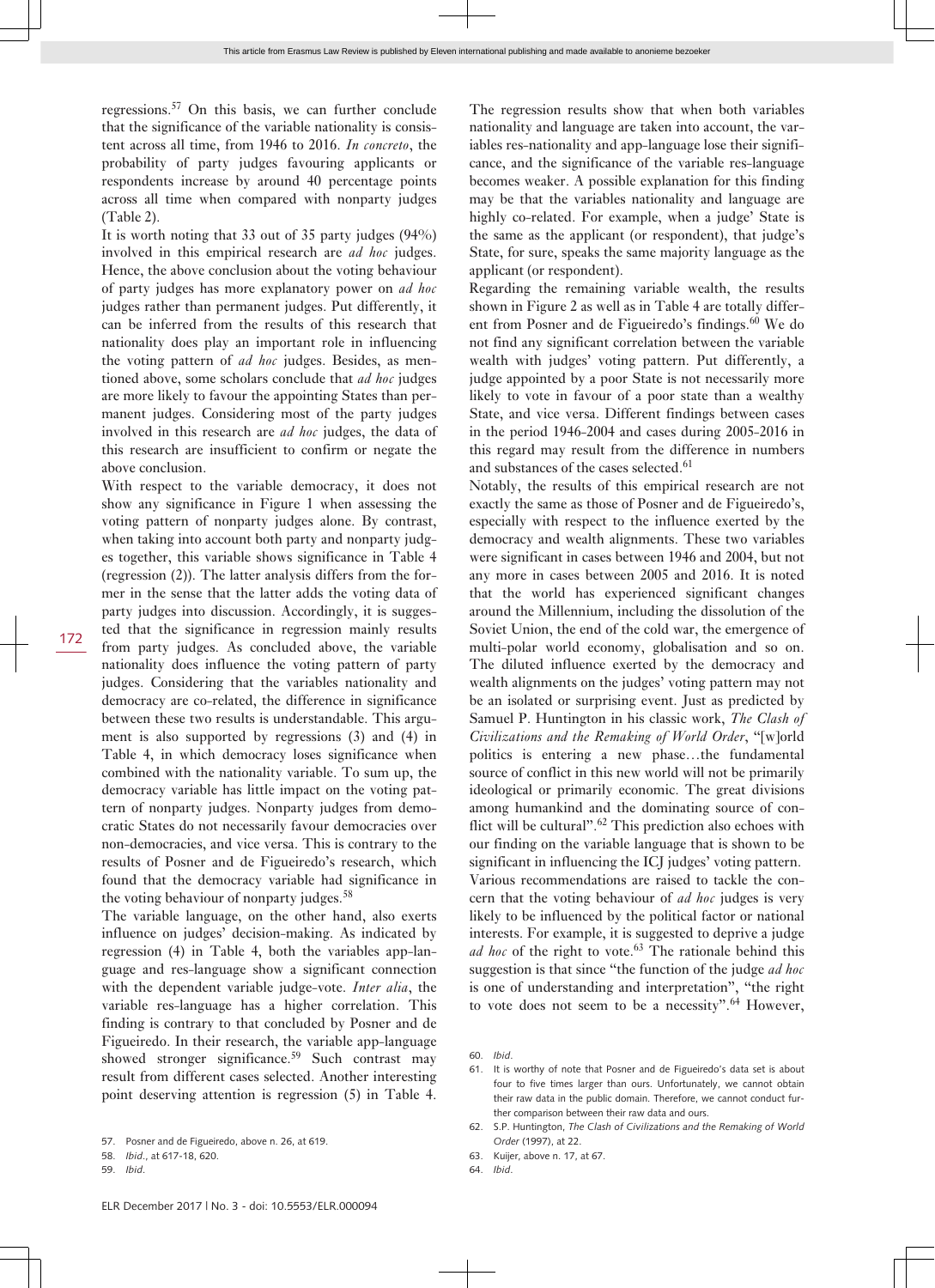practically speaking, in order to make his/her voice or the additional information he/she provides heard and considered by other judges, it is very important that the judge *ad hoc* acts as a full member of the Bench.<sup>65</sup> Moreover, as shown by the results of this empirical research, the voting behaviour of nonparty judges is also influenced by other factors such as culture. Following the same rationale of the above suggestion, these nonparty judges should also be deprived of the right to vote. Consequently, none of the judges, including party and nonparty judges, should be entitled to vote, which is apparently ridiculous and impractical. Hence, the suggestion of depriving a judge *ad hoc* of the right to vote is untena-

Meanwhile, the current appointing mechanism of *ad hoc* judges should be reformed to lessen the interference of the States concerned.<sup>66</sup> The fifteen permanent judges of the ICJ are recommended by State parties to the ICJ Statute and elected for nine-year terms by the concurrent action of the General Assembly and the Security Council of the UN.67 By contrast, *ad hoc* judges are simply designated by a State to the dispute.<sup>68</sup> Though the State concerned is recommended to give preference to those who have been nominated as candidates for permanent judges of the ICJ, this preference is not obligatory and in practice, the State has often bypassed the candidate list.69 In this light, some scholar proposes to reinforce the appointing mechanism of *ad hoc* judges through the following reforms:

each member State would be obliged to file a list if three candidates for the position of judge *ad hoc* at the Registry of the Court before a dispute has risen. In case a judge *ad hoc* is subsequently needed, the Registry can contact the first candidate without further interference of the state concerned. Should the first candidate be unavailable, the registrar would be able to contact the second and third candidates. In addition, member states could be urged not to appoint a judge *ad hoc* when neither party to a dispute is represented on the Bench by a regular judge.<sup>70</sup>

Regardless of whether this proposal will be accepted in practice by States parties to the ICJ Statute, this proposal tends to weaken the function of *ad hoc* judges, which, as mentioned above, is for the purpose of ensuring the full understanding of the case presented by a State party and further increasing the confidence of that State in participating in the judicial proceedings.

Taking a step back, a normative question raised here is whether the biased voting behaviour of the judges, including party and nonparty, will lead to the unfair interpretation or application of law. The key to answering this question is to determine whether such voting

ble.

68. Art. 31 of the ICJ Statute.

70. Kuijer, above n. 17, at 67.

behaviour is a proper exercise of the discretion power of a judge. It is widely accepted that the judges' discretion is inevitable. Both legal positivists and legal naturalists acknowledge that judges are entitled to exercise their discretion power during judicial procedures.<sup>71</sup>

Nevertheless, a judge's discretion is definitely not "free to reach any result he pleases as long as he is able to give some legally plausible argument for it".<sup>72</sup> Instead, a judge "must give the decision that he honestly thinks is best, and reasons which he sincerely regards as the best reasons he is able to give".<sup>73</sup> A question naturally arises as to which factors should be taken into consideration by a judge when deciding what constitutes the *best* decision and the *best* reasons. In this regard, Thomas M. Franck proposed as below:

since [judgements are] made by men who, in their attitudes, proclivities, and intellectual tendencies, are to a significant degree products of the environments that related them to local and national systems of social values, there can be no man impartial in disputes between States.<sup>74</sup>

As shown by this empirical research, the voting pattern of party or nonparty judges is influenced by the political or cultural factors. In this sense, these two factors can be regarded as the influential factors that a judge takes into account when exercising his/her own discretion power. It is understandable that judges are trained to *best* exercise their discretion, and that such training is inevitably associated with certain political and cultural contexts. This research cannot draw any conclusion regarding whether judges consciously vote in a biased pattern. It is possible that a judge votes for a State party to the dispute that happens to share similar politics or culture with his/her home State without any intention. Consequently, given that discretion is allowed in all legal systems including the system of international law, the influence exerted by the political or cultural factors on the voting behaviour of the judges does not necessarily lead to the unfair interpretation or application of law. Instead, the coming-into-play of these factors may be considered as a proper exercise of the discretion power of a judge.

- 71. Regarding the opinions of legal positivists, *see* H.L.A. Hart, *The Concept of Law*, 2nd ed. (1994). Ronald Dworkin objected to the discretion theory as proposed by legal positivists. In his view, positivists proposed a strong disrection that judges might reach decisions free from legal standards. Nevertheless, he acknowleged the existence of two types of weaker discretion, namely judgement discretion (judges can reach decisions with their own judgement when the standards cannot be applied mechanically) and finality discretion (judges can make final decisions without being reviewed or reversed by other authorities). *See* R. Dworkin, 'Judicial Discretion', 60 *The Journal of Philosophy* 624, at 624-38 (1963); R. Dworkin, *Taking Rights Seriously* (1978), at 31-9. Criticism regarding Dworkin's position, *see* J. Raz, 'Legal Principles and the Limits of Law', 81 *The Yale Law Journal* 823, at 823-54 (1972).
- 72. T.D. Perry, 'Judicial Method and the Concept of Reasoning', 80 *Ethics* 1, at 9 (1969).
- 73. *Ibid*.

<sup>65.</sup> *Ibid*.

<sup>66.</sup> *Ibid*.

<sup>67.</sup> Arts. 4 and 5 of the ICJ Statute.

<sup>69.</sup> Samore, above n. 24, at 196.

<sup>74.</sup> T.M. Franck, 'Some Psychological Factors in International Third-Party Decision-Making', 19 *Stanford Law Review* 1217, at 1220 (1966).